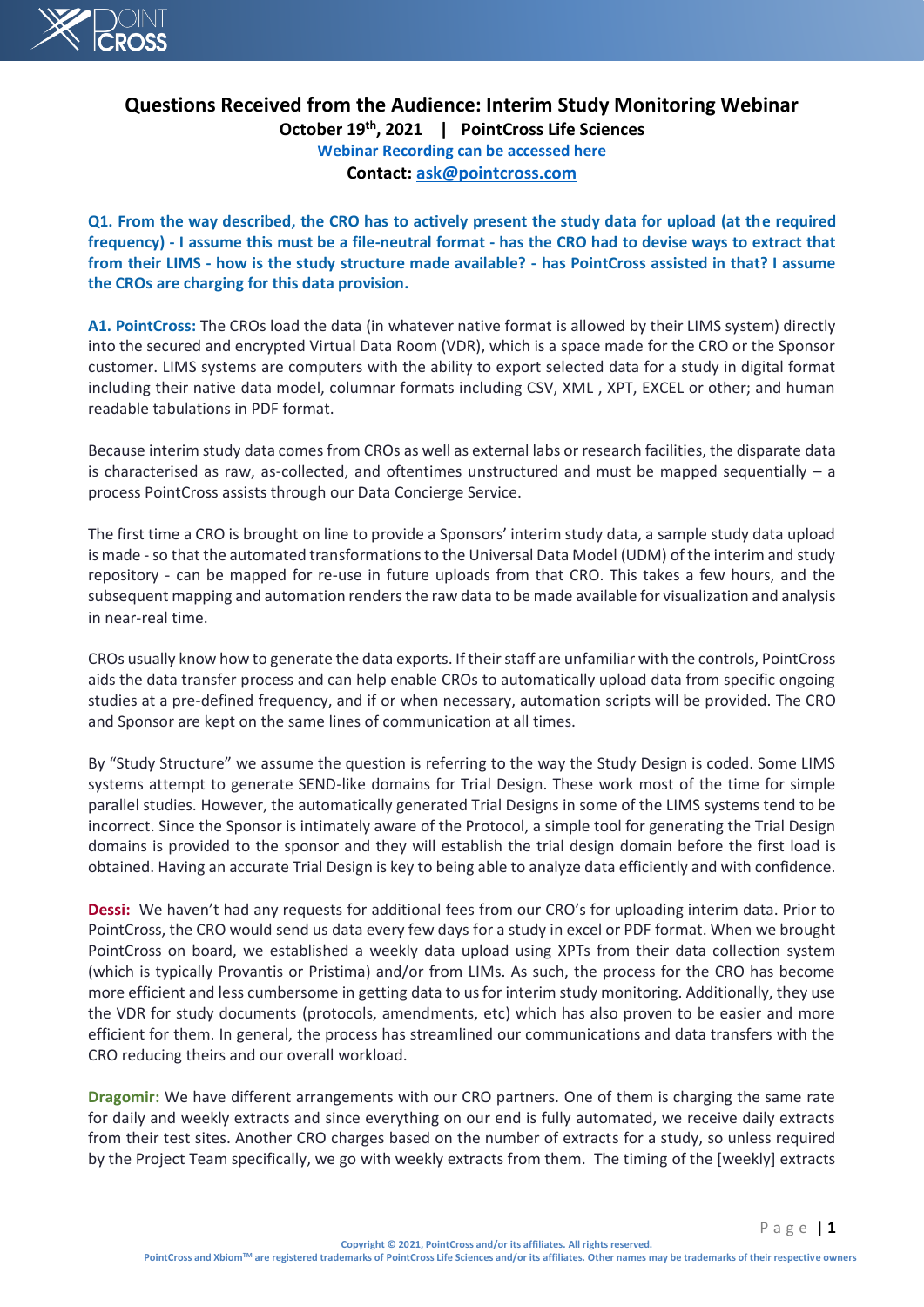

can be optimized, so that relevant data (e.g. lab findings) become available for review as soon as possible (typically two days after blood collection for the lab data).

#### **Q2. Is it very cumbersome for the CRO to upload the data? Does it add much cost in your experience?**

 $\sqrt{2}$  UCROSS<br>
Lambe solutions, so that relevant data leg, lab finding) become available for review as soon as possible<br>typerally was days after blood cellectron for the lab data).<br>
O.2. Is it way combessions for the CRO **A2. PointCross:** CROs and labs have a LIMS system for the digital data they collect. Data extracts from the LIMS systems can be directly loaded into the encrypted Virtual Data Room (VDR) of Xbiom™. In the past few years most of these LIMS systems have a machine readable column format in XPT, CSV, XML or even Excel. This data can be "dragged and dropped", or selected for upload into the secure VDR in the allocated folder structure organized by Study. Automated upload is configured for repeat customers, as this is simpler and less effort for the CRO.

When data is not sourced from a LIMS system, we accept printed (e.g. PDF, or hand-written) and annotated lab notes, and PointCross digitizes and enters the data into Xbiom on behalf of the Sponsor or CRO, as a Service.

This is not an expensive or cumbersome process. PointCross charges, for example, a fixed monthly subscription for supporting interim study monitoring on a fixed number of studies per month. Additionally, multiple studies that have come in in non-English language have successfully (and quickly) been loaded into Xbiom™.

**Dessi:** See my answer above, it can also apply to this question.

**Dragomir:** Once the data transfer process is tested and established (your first study upload[s]), typically there no issues afterwards. Nowadays, this is pretty routine practice for the major CROs (might be a different story for the small, niche CROs).

## **Q3. Does PointCross need to be involved in the interim data uploads, or is the CRO in direct contact with the Sponsor**

A3. PointCross: The sponsor can engage with the CRO independent of PointCross. PointCross's Data Concierge Service is designed to "plug-in" with the Sponsors' CRO to ingest the interim data load, process and map the interim data, and render the data available in Xbiom™ for visualization and analysis.

This Data Concierge service is leveraged by sponsors with limited internal data science resources or Sponsors who prefers to have the CRO and PointCross deliver analyzable data. In such cases, a tri-partite collaboration is maintained with PointCross only involved in making sure that the arriving data and its integration is checked for completeness and integration; the sponsor is entirely responsible for the interaction with the CRO.

If the CRO data is in SEND .XPT format, it is seamless, and the CRO can directly load the data into Xbiom without any involvement by PointCross' data standardization team. However, non-SEND, unstructured, or alternative formatted LIMS extracts require data curation and conversion to a universal data model to enable the data to be visualized and analyzed in Xbiom, and this normally takes only a few hours upon receipt of the raw data.

#### **Q4. What are the implications of using SEND data that is not considered GLP to interpret a study?**

**A4. PointCross:** A study report in a GLP study is considered GLP because the data in the study report is traceable back to the LIMS system, and it is audited before signature. During interim monitoring, the only data that is used is what comes from the CRO using their LIMS system as the source.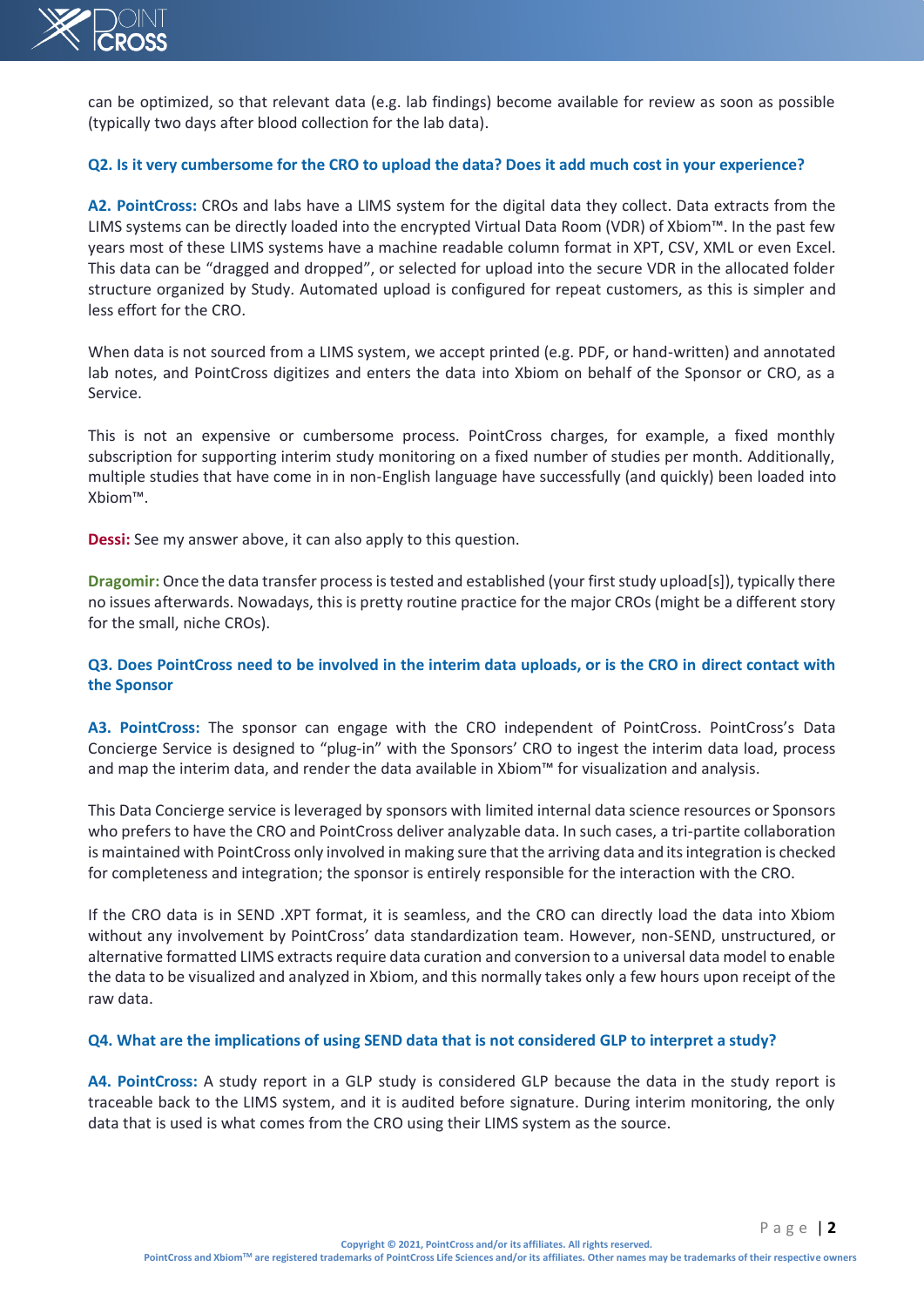

SEND, on the other hand, is a separate process done by separate people who take the GLP LIMS data and reconstruct it according to the SENDIG model and CT to generate SEND. There is no traceability required, or possible, and it is entirely up to the SEND preparer to confirm that it is capable of regenerating the same summary data as reported in the GLP Study Report.

Because a 100% consistency check of thus prepared SEND against the Study Report is considered expensive by many SEND preparers – they resort to a spot-check. PointCross does a 100% check by comparing it against the SRR, which is a digital extraction of the Study Report.

The implication, in our perspective is that the user of SEND data must be "aware" of whether the data has been 100% checked against GLP or not before making interpretations or decisions based upon that data.

 $\sqrt{3}$  UCROSS<br>
SCVD, on the edust head, is a separate process done by separate prophe who take the CD/LMS data and<br>
screen and the certified parts in each collection of the Section of the CD/LMS data and<br>
provide the cer **Dragomir:** According to the GLP, the Study Director is responsible for all aspects of the study, including the study results interpretation. The individual and summary results as well as some statistical analyses as defined in the Study Protocol (Plan) are typically created within the validated LIMS at the Test Facility. SENDlike data (extracts from the LIMS) while study is ongoing and the SEND packages created by the CRO SEND teams or third party are not audited and there is no regulatory requirement for these to be GLP-compliant. This data is used by the Sponsors and FDA to generate their own opinion on the study outcomes.

## **Q5. It was mentioned that CRO uploads data to shared folder and that this data are accessed from there for integration. Has the VDR been used for this exchange? If not why?**

**A5. PointCross:** If Xbiom is used, then the VDR (Virtual Data Room, a secure encrypted shared space) is used for automatic loading according to a schedule, or loaded on demand by the Lab personnel. We do not recommend sharing of study data using other messaging or email applications, and accordingly we maintain the encrypted Virtual Data Room as a controlled access environment defined by the primary Sponsor or CRO customer. The VDR is a shared space that allows authenticated users authorized by roles provides a streamlined and safe environment to share such confidential data.

**Dragomir:** I misspoke during the webinar. We have a secure site with very strict and limited access where each particular CRO uploads the data. There is a crawler set up to check these secure sites periodically and upload the data to our system. Once certain [automated] checks are performed to confirm the successful upload, the original files are removed from the site.

## **Q6. Are the CROs open to this link with PointCross Xbiom to upload the interim data? Are they charging sponsors significant more cost for interim data access through Xbiom?**

**A6. PointCross:** PointCross establishes a dedicated, encrypted VDR site for each customer that is reserved only for them, whether a Sponsor or a CRO. The sponsor's system, in this case Xbiom, automatically picks up data that has arrived for ingestion and integration. CROs that serve Sponsors have individual, secured "instances" of the VDR where their folders are structured to load (often times automatically) interim data.

PointCross is not privy to the contractual arrangement and costs agreed between the Sponsors and CROs.

## **Q7. Are there examples where pathologist's have used SEND data to make their interpretation and perform the peer review?**

**A7. Dessi:** I think this question is confusing SEND with Interim Study Monitoring. Although SEND is the basis for the Xbiom system, the data is not in SEND format when it is in an analyzable format (e.g., graphs, tabulations, etc) in Xbiom. With this in mind, pathologists can use Xbiom for their interpretations and peer reviews in relation to using clinical pathology, organ weight data, etc to determine target organs or adverse

**Copyright © 2021, PointCross and/or its affiliates. All rights reserved.**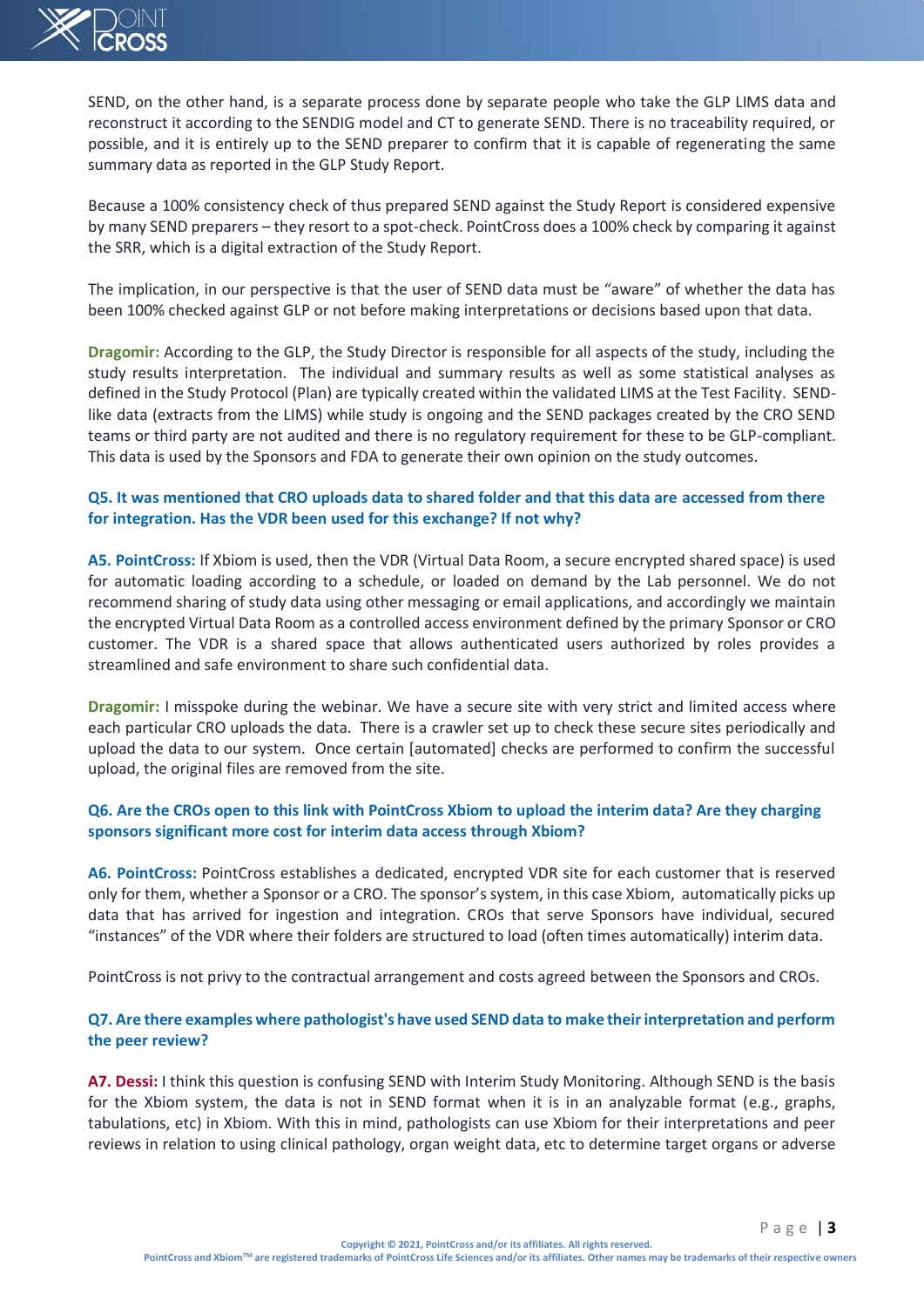

effects. The actual analysis of the slides is not done in Xbiom, however the study data surrounding histopathology is used to support their interpretation and the story.

**Dragomir:** It appears to me that the question relates to histopathology data. During the in-life phase of the study, such data (MI domain) might become available for pre-maturely euthanized animals, animals found dead and/or for animals scheduled for interim sacrifice. If the peer-review is done internally, our pathologists have access to the available histopath data and may explore for any corroborating evidence from the other results in the system, as indicated by Dessi above. A potential advantage (and the most common use case) is to query the system for similar microscopic findings in other studies with the same or different compounds and/or in non-treated control animals.

## **Q8. Is this going to cause more deviations to the ongoing studies? Won't this impact the original intent of the study from the protocol?**

 $\sqrt{10}$  UCROSS<br>
which, The actual analysis of the slites is not done in Xilom, however the study data surroundine<br>then generalized essays the method in the study of the study data surroundine<br>the properties used to suppo **A8. PointCross:** Monitoring any study may cause for changes in the study through a formal protocol amendment. The intention of monitoring ongoing interim studies is to understand, analyze, and view the emerging data as soon as possible after it is collected. The intention is not to make protocol deviations but if the contemporaneous understanding of the study progress informs the sponsor about the importance, value or benefit of making a protocol change on the ongoing study; or of making study design changes on other studies being contemplated then that stands to the strategic benefit of the sponsor. Absent interim monitoring, the same conclusions would likely have been made after the study was completed and the Study Report published, and then later, after the SEND data arrives. At that point a significant amount of irrecoverable time would have been lost for the sponsor.

## **Q9. Is the sponsor required to have a repository for all study data to do cross-study analysis or does point cross offer this?**

**A9. PointCross:** The Sponsor is not required to have their own repository, assuming that "repository" includes the ability to analyze any study, or any study against other studies of interest.

Where a sponsor does not have their own internal repository, PointCross offers to stand-up a Software as a Service site for Xbiom on the cloud with a secure encrypted private repository and analysis/visualization capability for the sponsor. Completed (legacy) studies can be loaded for cross-study analysis and visualization against the interim data set. Cross-study analysis is possible when the studies in question are loaded in Xbiom. These can be SEND, non-SEND, or indeed interim study data.

#### **Q10. Can the VDR be configured differently for study monitoring vs submission datasets?**

**A10. PointCross:** Yes, a separate track can be maintained for submittable datasets to be *designated for regulatory submission* versus *raw data for ongoing study and interim monitoring*. However the design and approach is exactly the same for both. One can consider the following cases:

- **1.** The sponsor wishes to, at the end of the study, visualize and analyze the data. Once the study report is published, the sponsor wishes to have the SEND automatically generated from the last interim data set (comprising the final dataset), and reconciled against the study report. In this case, a single data flow stream that uses the same VDR and a streamlined process can be used.
- **2.** The sponsor wishes for the submittable SEND to be generated by the CRO. In this case separate VDR spaces are allocated for the interim data and the final submission. There are two cases to be considered here:
	- **a.** The sponsor wishes to validate the final SEND against the Study Report and the Interim Data last established. PointCross offers a service to generate an SRR, or digital extract of the actual